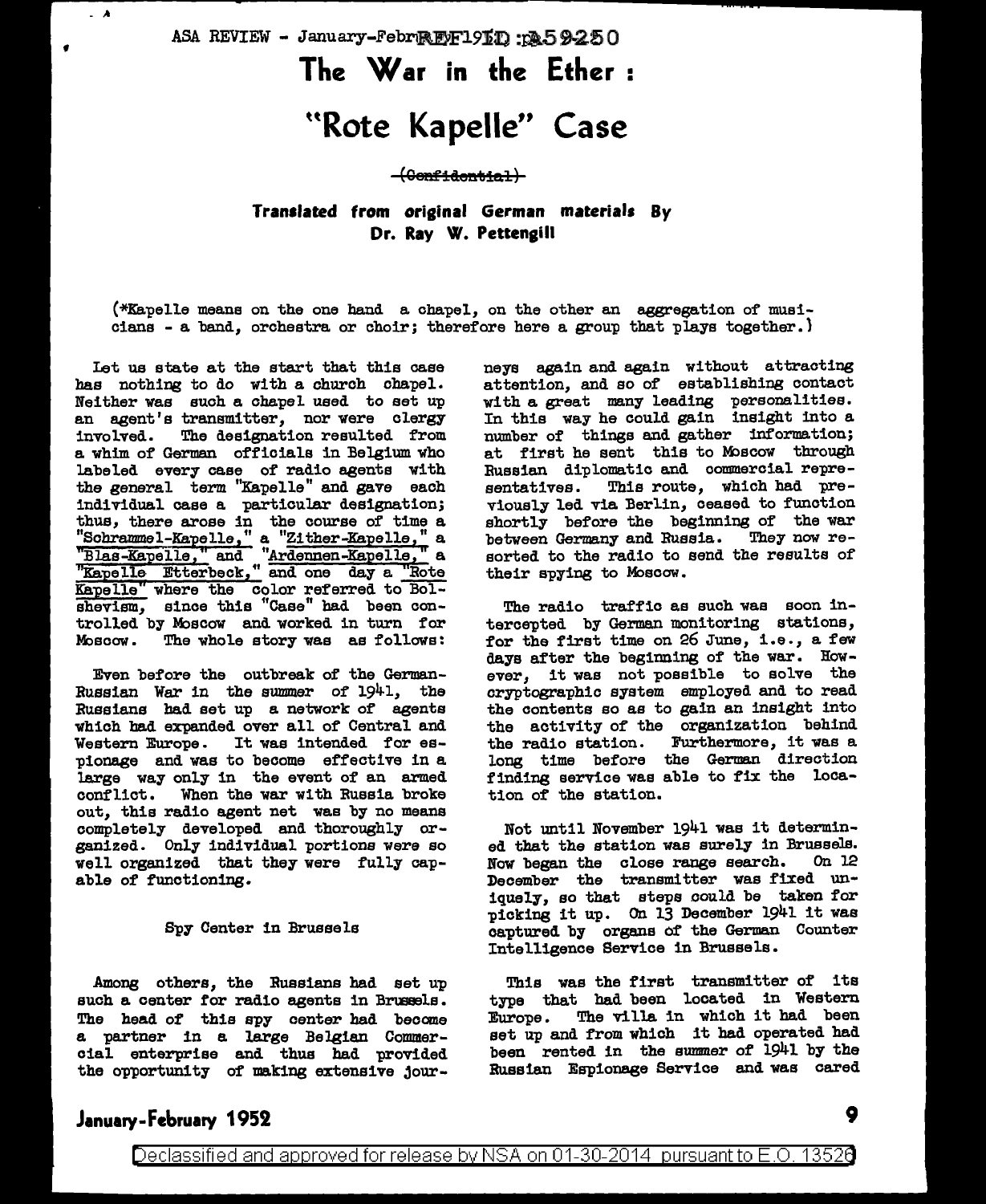for by a Belgian housekeeper. The building served not only as the location of the radio station but also as shelter for members of the agent group and as calling point for agents and informers.

#### Chief Agent Escapes

On the occasion of the raid, six persons were arrested in all, among them an operator who came in on the following day, two Russian Officers, and a Polish woman who had come from Paris and served as cipher clerk. However, this was merely the crew of the radio station; the chief and actual head of the agents was not caught.

Among the materials found were some 500 enciphered radiograms which this transmitter had forwarded; hence,there was no doubt that the encipherment and decipherment had been done in the house and that the cipher keys must be somewhere in the house. Otherwise nothing could be done Otherwise nothing could be done for the moment with the materials found. It was only possible to ascertain that a grille system was involved which was obviously reenciphered with a so-called book key. For a book key, any book may be used which is agreed upon by the sender and recipient; the text is taken serially for encipherment, replacing each letter of the alphabet by a number after the manner of the "Caesar": the resulting series of digits is then added to or subtracted from the series of digits resulting from the basic grille. Since this "additive sequence" is practically endless and repetitions do not occur, solution was not posible without knowing the book used.

With the characteristic egoism and interest in its own affairs which marks official agencies, the Brussels counterintelligence office declined "for security reasons" any further cooperation with organs of "radio counterintelligence" after the transmitter had been picked up. The villa which had been confiscated for the moment was released after a short time and after six weeks "radio counterintelligence" received a final report from which it appeared that those arrested had stubbornly refused to make any statements except the housekeeper and that she knew nothing of consequence regarding the organization which had operated here. Attached to the report were photographic copies of the material as found and a statement that an attempt by the cipher section of OKW to decipher the radiograms had not proved successful.

#### Scrap of Paper Reveals Key

Now the photographs were subjected to a careful check at the central office of "radio counterintelligence"; in doing this it was discovered that one of the scraps of paper photographed contained a so-called Caesar Key, such as is employed in Russian Systems for enciphering plain text. This scrap of paper showed several rows of the encipherment of a radiogram; this proved that encipherment had been carried on in the house. Consequently, the books used for encipherment must also be present there.

Some notes in secret ink, as well as some of the letters discovered, contained hints that the organization had branches in France and Holland.

By making a frequency count of the digit groups of the book cipher text on the scraps of paper, it was possible to ascertain that the book employed could only have been in the French language. For the moment this did not help much since only a knowledge of the entire content of the book would afford a possibility of current decipherment.

By careful questioning of the Belguim Lady who had run the house it was possible to learn little by little the titles of eight or nine books which might have been involved in the encipherment and decipherment work of the Russian agents.

Now it was a question of getting these nine books; there was only one way and that was by purchasing them on the market since the villa had meanwhile changed owners and the entire library had disappeared.. Even though the titles of the books were now known, there was no guarantee that the proper edition would be found in a bookstore, i.e., that edition which corres ponded with the books used in pagination, and thus in text.

Meanwhile, the cryptanalytic section of the central office of "radio counterintelligence", which had become acquainted with all cipher systems hitherto known to be used by radio agents in the east, attempted to solve this cryptographic system by analytic means. The half-destroyed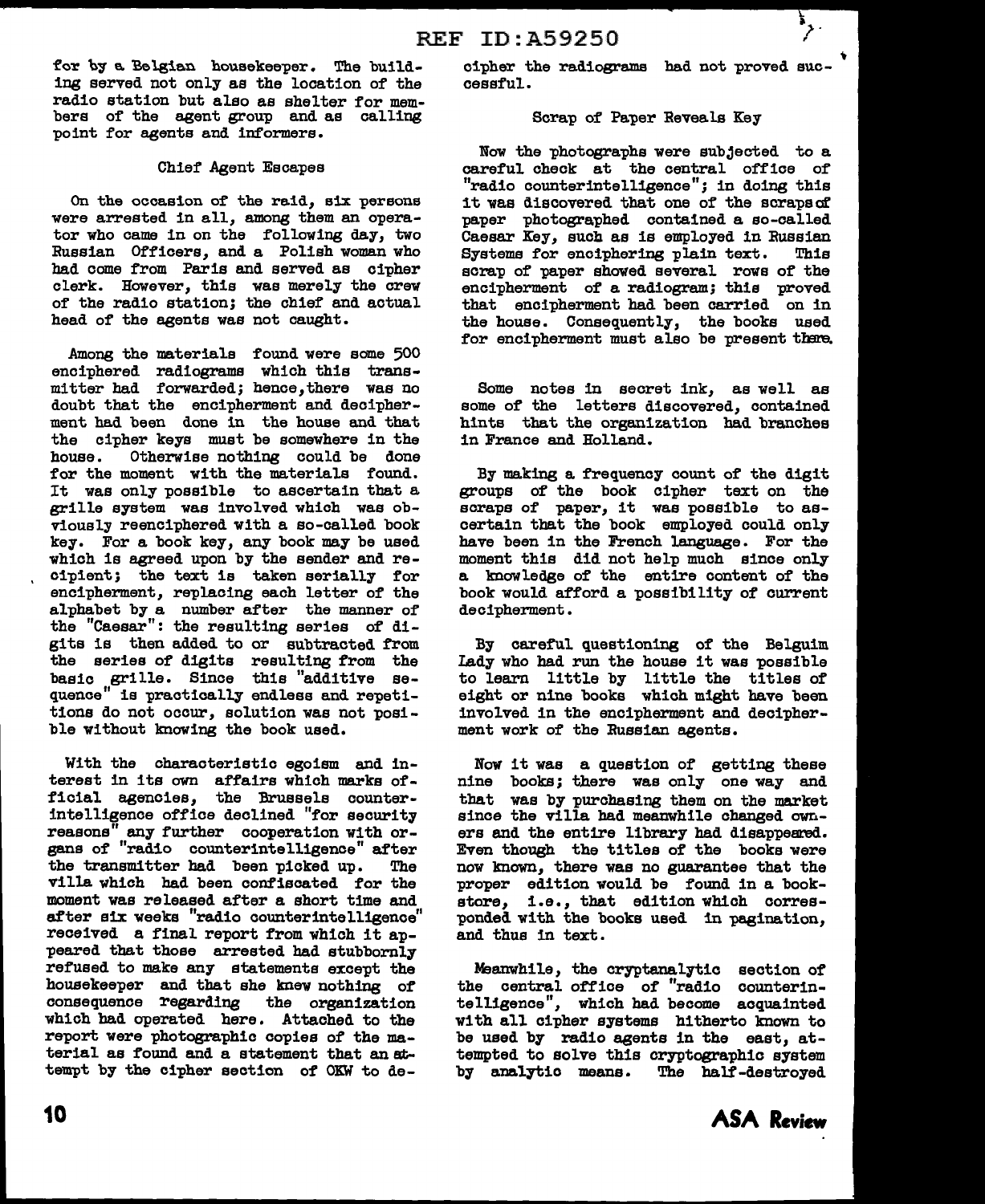fragment of a sheet, on which an encipherment had been prepared, was the critical factor.

 $\cdot$  (

After about six weeks of work it was learned how the additive sequence for the encipherment was made up.

#### Character in Novel Named

Taking into account the matter of composition for transmittal by radio of agent traffic previously observed in the east, it was finally possible to resolve the additive sequence into letters; the short sentence thus obtained contained the significant name "Proctor." After the novels sought had been procured, this name was found in one of the novels. In this way the keybook was discovered and the system was broken.

Now part of the captured radiograms could be deciphered, whereby the addresses of a number of important agents were disclosed and the preliminary conditions created for penetrating a widely ramified Russian agent network which extended over the western territory and, in particular, over Germany itself. The deciphered messages proved that one had here gotten on the trail of an especially clever man who must have connections with the highest German command, since he transmitted, for example, in November 1941 the intentions of the German Command to carry out an attack on the Caucasus in the spring of 1942. Furthermore, it was possible to deduce from exact reports on the gasoline consumption of the Army and of the Air Force, as well as on existing stocks of fuel, on the stock of planes, and on losses in the east, that he must have some sort of a connection with the Air Ministry or with<br>the Supreme Command of the Air Force. He the Supreme Command of the Air Force. even transmitted to Moscow the prediction made by German astronomers and weather experts of an impending exceedingly cold winter. He even gave a very clear calculation of the time when German fuel reserves would be exhausted.

#### Another Name Enters Case

This principle agent in Brussels, who was always referred to in the radiograms by the cover name "KENT," was on the road a great deal of the time. Using the deciphered messages it was possible to follow hie Journeys to Czechoslovakia and

**J1nu1ry-f ebruary 1952** 

## throughout all of Germany. KENT received hie principal information from a confidential agent designated in the messages by a cover name "CORO." It was a question of getting on the trail of this source. The following chance happening provided a possibility.

The war with Russia broke out at a time when the Russian intelligence service had not yet completed the building up of its foreign organization. Radio connections<br>from Germany were not functioning. The from Germany were not functioning. call signs in the traffic schedules had not been fixed definitely by days but were to be changed from one transmission to the next; in this way the transmitters got out of step and could not get adjusted again. To this accident was due a radiogram in which the name and address of three collaborators in Berlin were sent to the Belgium group with instructions to tell them to establish radio connections with the central office in Moscow. Such a step, of itself, grossly contravened the most elemental principles of conspiracy and can be explained only from the necessities of the situation.

KENT came to Berlin to reestablish the contact, which had bogged down, of the<br>"Coro" group with Moscow. This was the "Coro" group with Moscow. This was end of October or the beginning of Novem-<br>ber 1941. However, the contact remained However, the contact remained inadequate and Coro continued to send most of his material by way of KENT.

#### Air Force Lieutenant Involved

The radiogram had mentioned three groups in Berlin. At first nothing could be done with one of the Berlin addresses; more than half of a year had gone by and the dwelling had changed hands. Only after a dwelling had changed hands. long search did they get on the right track, but this proved of secondary im-<br>portance. There was more success with There was more success with the second address. Here investigations led to a first lieutenant of the air force who was employed in the newspaper and information section of the Air Ministry, later in the attache group of this ministry. In civilian life he had been a teacher at the University of Berlin and before 1933 had taken an active part in politics; he had good relations with the Foreign Office and contacts with a large circle of acquaintances and men of similar political beliefs. He was a man of outstanding intelligence, blUff'ly opposed to National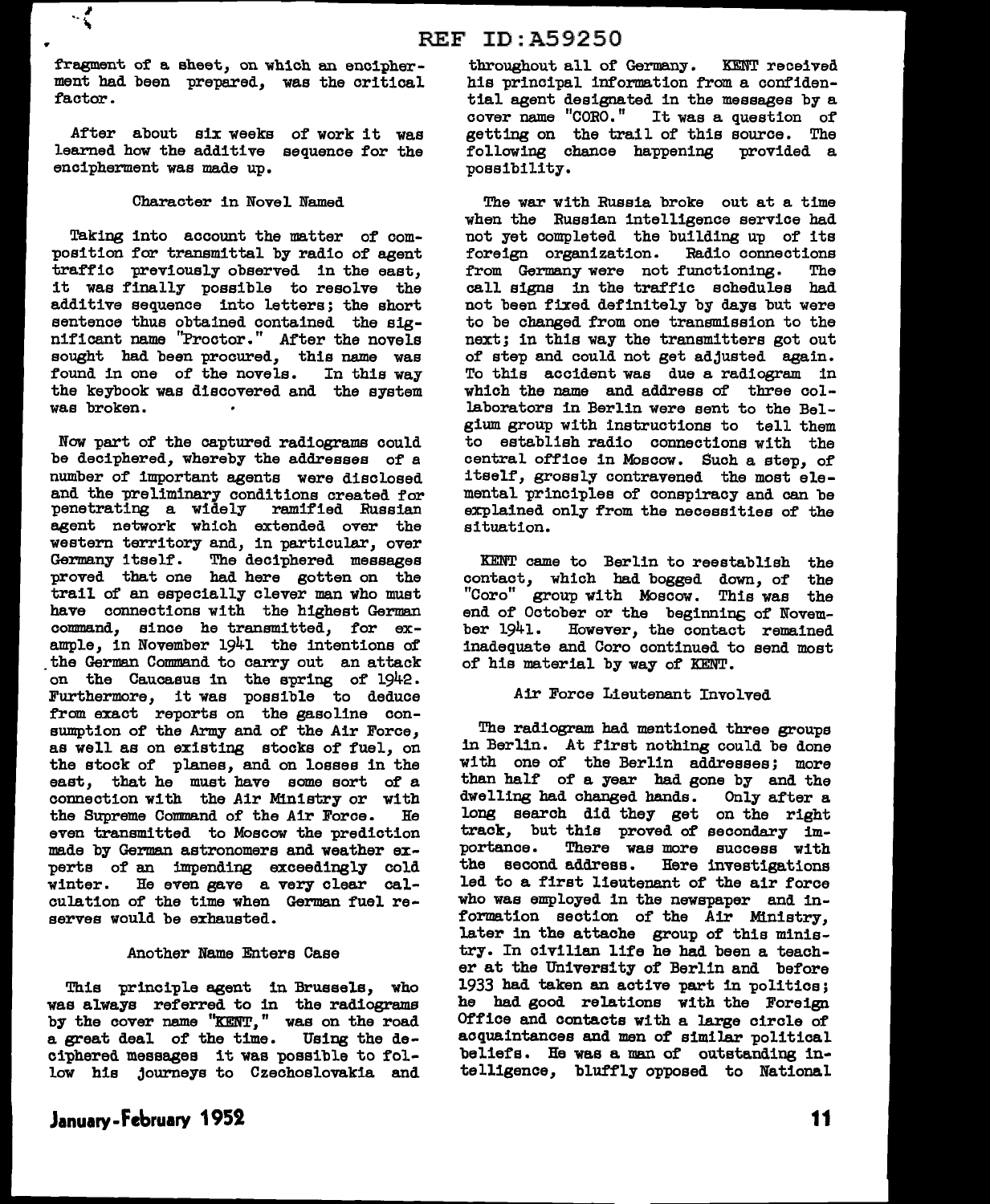Socialism, and sympathizing with the ideals of Communism and with the Soviet Union. Through his activity in the Air Ministry he came into contact with most of the higher offices of the department as well as with many other high officials and with industrial plants. This man - a certain Schulze-Boysen - was a relative of the Tirpitz family. Using masterful disguise he had become the head of a widely ramified German resistance organization which was trying to overthrow National Socialism at any cost.

In contrast to other German resistance groups, whose activities were exhausted in preparing plans or in waiting, the group headed by Schulze-Boysen was geared both within and without the country.

"Coro", or Schulze-Boysen,was now watched unostentatiouely by the German Gestapo, likewise hie acquaintances and bis whole intellectual circle. Among other things, it was established that at definite times he met Superior Government Councilor Dr. Harnack who turned out later to be one of Coro's most important collaborators. He had appeared at all times in the messagee under the name of "Arwid," and this was actually one of his given names.

In tracing down Schulze-Boysen's circle of acquaintances and in checking all relations and connections, there developed a long sequency of surprises of which each one "had something to it."

#### Operations In Radar Industry

For instance, with the Berlin radio firm Loewe there was a head construction man in a special department; his name does not matter and we call him Z. This Z. had for a long time been a convinced communist and had formerly been in contact with Moscow. However, he had succeeded in cleverly camouflaging his attitude. He was a very clever technician. He was the head of the section which was engaged in the development of television apparatus, radar apparatus, and the like at the behest of the Air Ministry.

In, and of itself, the principle of the electric Echolot, i.e., of space scanning<br>(radar). had long been known. Only thus  $(radar)$ , had long been known. far little had been done to adapt the invention for military purposes. During the war this question had become prominent.

# Electric space scanning devices were prov-

ing important in fixing approaching enemy aircraft.

Solution of this problem was of great importance at the moment in Germany, for bomber warfare was Just being developed and recognition of attacking planes at night and in fog had become indispensable in properly combatting them. The Loewe firm was supposed to assist in developing and building· the apparatus.

For everyone who knows German conditions. it is clear that, at the very moment in which German authorities began to occupy themselves with these matters, there began a very busy air of secrecy. Instead of intrusting as many people as possible with development of this apparatus which was so important to the Air Force, and thus finally achieving a highly developed apparatus in this battle of minds, the whole project was surrounded with an utterly superfluous veil of secrecy. Cover names, etc., were issued. The circle of participants was kept as small as possible. No one was allowed to talk with anyone else concerning the question as a whole, etc. The consequence was that only a very small circle of engineers was occupied with the work. Director of this section at the Loewe plant and, therefore, practically in control of progress on the work was, as stated, that construction chief Z. In his hands rested the fate of this invention.

Z. had good fellow workmen. Whenever one of these men had made any progress on the device, Z. saw to it that this was reported to the Air Ministry; but he also saw to it that the engineer disappeared<br>from the plant. Either he had his defer-Either he had his deferment cancelled so that the man went to the front, or he intrusted him with "more important" tasks, or he had him transferred. In his place he put a man who, he was certain, was more or less a stranger to this field of work. Thus, for almost two years he was successful in sabotaging this important work so that England and America gained a corresponding head start. The principle of the invention had long since been known over there; now they had time to go about the technical execution calmly. Thia led to the creation of those radar instruments by the aid of which the German submarine was soon driven from the seas.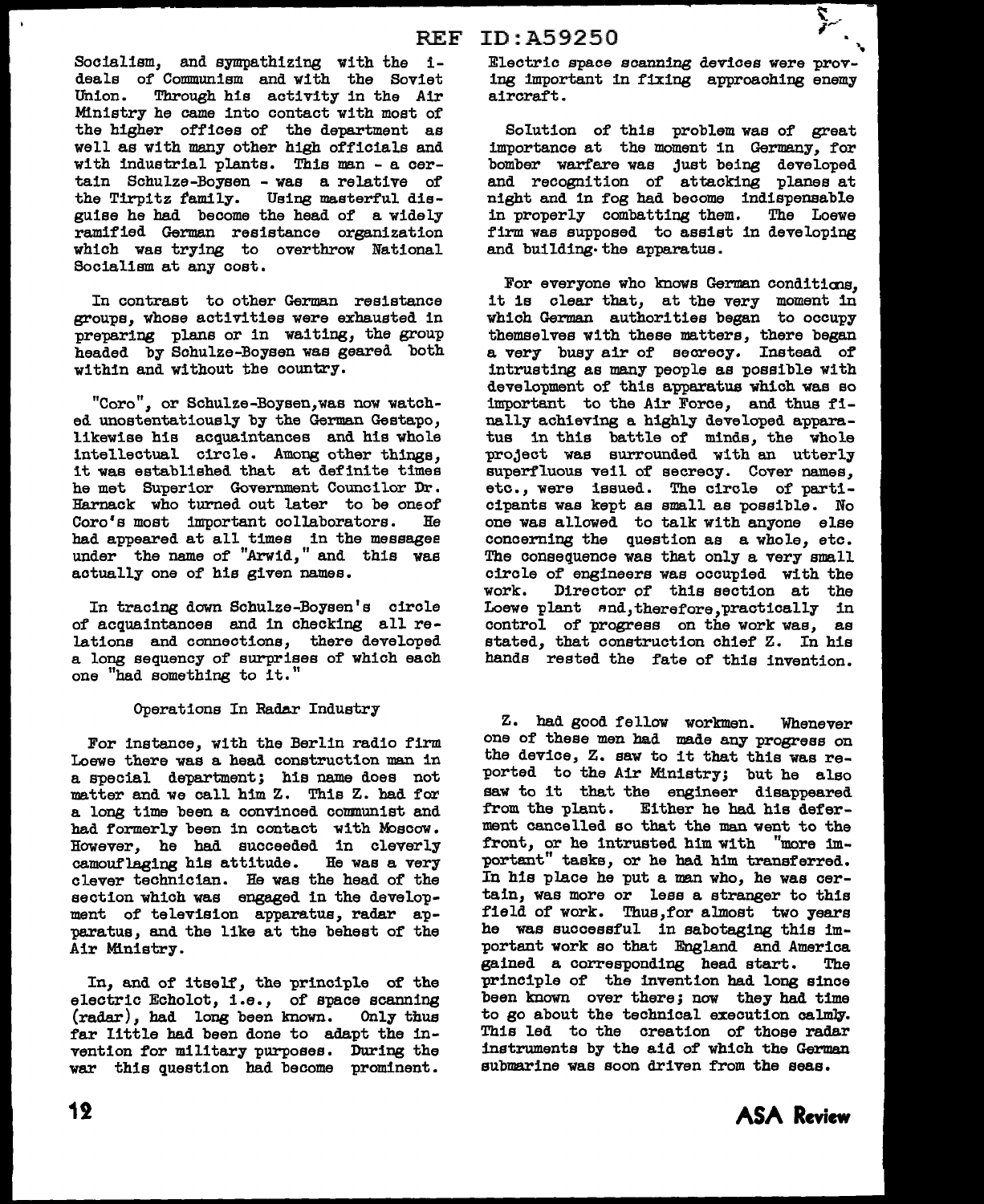ASA REVIEW - November-December 1950, 20592-50

# **The War in the Ether** :

# **The Russian Radio Agent Service in 1942**

#### **(Co1111aent±al)**

### **Translated from original German materials By**  Dr. Ray W. Pettengill

Frequent mention has been made of the  $emplogment$  of Russian radio agents, and their work has been adequately described. We shall now sum up this chapter, and show the extent which this work assumed during the Second World War.

Bolshevist Russia was the first country to tackle the principle of radiocontrolled espionage and to put it into effect on a<br>large scale. The beginnings go back to The beginnings go back to approximately the year 1931, that is, to the time when it became clear that National Socialism was beginning to gain ground in Germany, and thus a collision with the Soviet Union entered the realm of possibili-<br>ty. This might have resulted sooner or This might have resulted sooner or later but it was unavoidable if National Socialism seized power. The utmost watchfulness was necessary. Therefore the Soviet Union began setting up a widespread shortwave radio net with the control station in Moscow and a full dozen subordina te stations distributed all over Europe. At that time the German intercept service did not succeed in gaining any insight into the content of the messages exchanged; it was assumed in Germany that this was merely a control net created by the Communist Internationale which served to guide Communist propaganda and agitaticn throughout the world. How mistaken they were appeared only during the course of the Second World War when the German radio defense was able to get extensive insight into the work of the Russian intelligence service.

After the outbreak of the war between Germany and the Soviet Union it turned out that the famed "Comintern Net" - which was really a net of the Russian intelligence service - constituted only a very small<br>portion of the Russian spy net. Much portion of the Russian spy net. greater was the net of agent radio stations which had been set up all over Europe long

before the war but had remained silent until the war began. This now appeared in<br>an all the more dangerous form. Already an all the more dangerous form. in 1940 the number of Russian agent stations in Europe had increased sharply. In May 1941 there were already some 25 radio stations.

In June 1941 the radio traffic on the Russian WNA Net-as the Germans called it after the call sign of the control station in Moscow - grew to 78 radio circuits. Shortly before the outbreak of the German-Russian War the exchange of telegrams in this net increased enormously. In August 1941 the German intercept service copied not less than 600 radiograms on this net.

The aims of the Russian secret service were:

- 1. Seeking information in all fields connected with the armed forces and armed strength of all European countries, 9f the U.S.A., of Japan, and of a few other states.
- 2. Seeking information in all fields of industry and economics in these countries.
- 3. Seeking information on all political occurrences in these countries which might have any reaction on the political life of the Soviet Union.
- 4. Infiltration into the centers of the secret service of those countries, and gathering information regarding any measures planned against the soviet Union.

By using its diplomatic and commercial representatives or by employing special radio agents the Soviet Union organized an

### **Novem1>er-December 1951**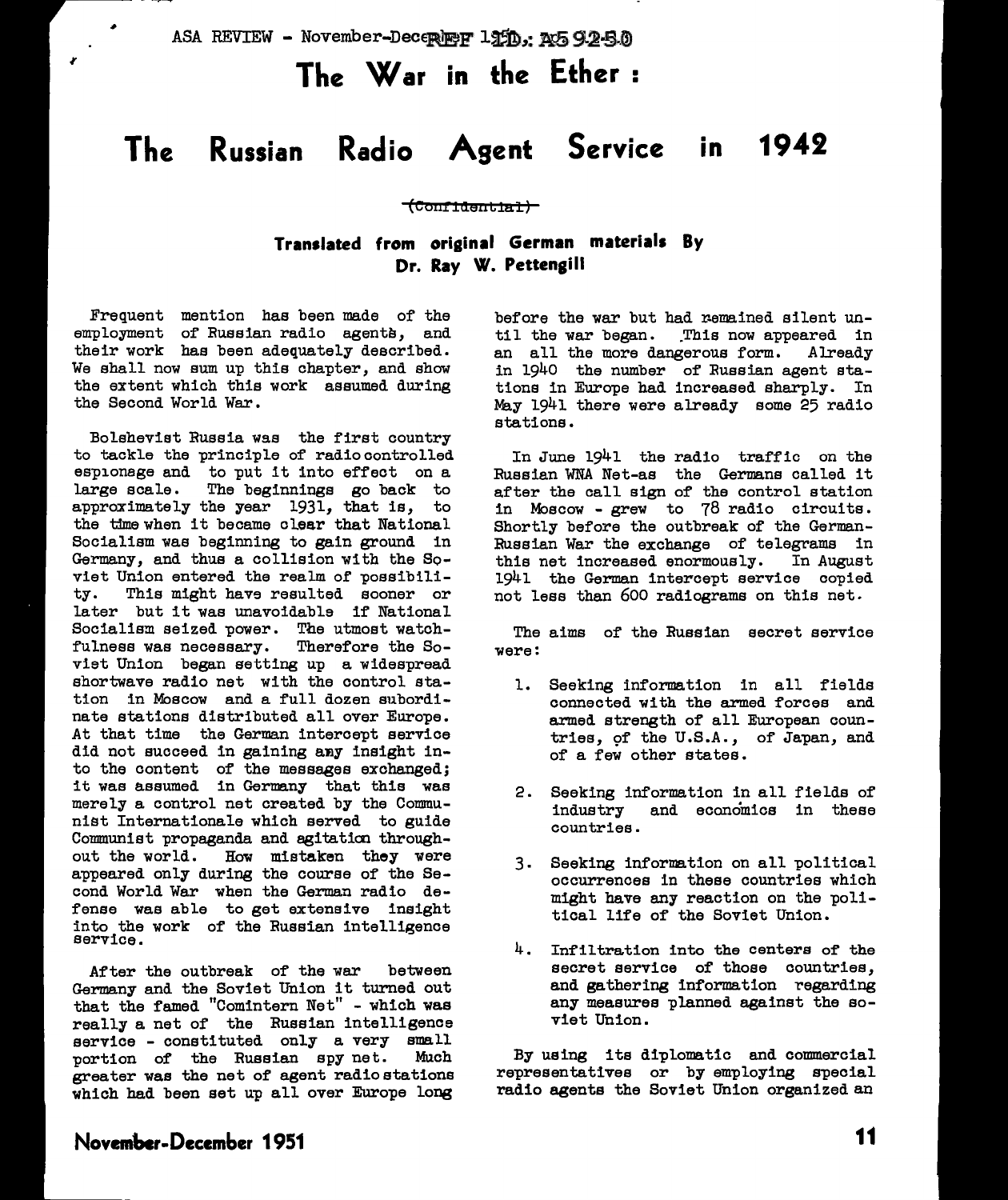intelligence net which worked splendidly. In the various branches of this net agents of all branches of the Russian secret service had been injected: officers of the General Staff, agents of the Peoples Com missariat for Internal Affairs (NKVD),<br>Party functionaries, diplomats, etc. The Party functionaries, diplomats, etc. procurement of information on themilitary, political, and economic developments in foreign countries was carried out on a grani scale and by all possible means. The central offices set up abroad, the branch offices, and individual agents were equipped with special shortwave sets and were in direct contact with Moscow.

#### THE "ROTE DREI"

In the course of the Second World War there was a goodly number of very dangerous groups of agents. Many groups the Germans were able to render innocuous, many they could not. But I think it was the moat dangerous group of all which they did not succeed in rendering harmless. This group could only be cleared up in small measure, and that much too late.

Since June 1941 the German intercept service observed three radio circuits run-<br>ning from Switzerland to Moscow. In ning from Switzerland to Moscow. Switzerland in the vicinity of Lake Geneva, were located three radio stations which<br>stood in communication with Moscow. It stood in communication with Moscow. was soon recognized that these were agents' stations, and that they belonged to the<br>Russian military espionage system. Be-Russian military espionage system. yond that no essential information was possible, especially since the cryptographic systems employed were not broken. Month by month the Germans watched this traffic, took down the messages, and tried<br>to break the cryptographic system. They to break the cryptographic system. gave this agents' net the name "Die Rote Drei." This "Rote Drei" caused many a headache to a great many people, - also in Switzerland, but the more they worried about it the less clever they became.

It was not until December 1942 after the arrest of the agent Kent ("Rote Kapelle" case) that the Germans got any clue for breaking into the net of "Rote Drei." Kent had stated that in the summer 1940 he brought a cryptographic system to Geneva,<br>and delivered it in Rue de Leusanne. Now and delivered it in Rue de Lausanne. the Swiss Central Office of the Comintern was located in the Rue de Lausanne. The transmitter's position had been fixed as

close to the French border. Through  $Con^{\mathcal{N}}$ fidential agents in Switzerland and the German counterintelligence office in Dijon, France, an attempt was made to get at this organization, above all to get some clue which would make it possible to break into the cryptographic system so as to be able to read the tremendous volume of traffic over this network.

Not until the summer of 1944 was Germany able to read those messages which had been going out for a long time. What they now saw was enough to take many a person's breath away.

During the whole period of the eastern campaign, during the first German offensive in 1941, in the preliminary stages of the campaign of 1942, in the most critical period on the eastern front, at the time of the battles around Stalingrad and in the Caucasus, and then later in the sprirg, summer, and autumn of 1943, in those decisive days when the German armies in the southern and central sectors of the eastern front were being swept back, in those days when one expected that somewhere, perhaps on the Dnieper, they would be able to make a stand, check the onrushing tide of the Russian armies, and build a new firm front, precisely in those days, weeks and months the most secret information regarding the German military situation on the eastern front, regarding troop units, strength, assembly areas, intentions, etc., was passing currently through Switzerland to Moscow. These were exclusively matters which must have come from the highest level of German military command.

The sender always signed "Dora"; the sources were designated as "Werther,"  $"S$ issy,"  $"T$ eddy,"  $"F$ ernand,"  $"T$ aylor, "Lucie," "Pacbo," "Maud," "Eduard," "A1fred," "Jim," "Salter," etc. The man who directed the work by radio from Moscow signed "Direktor."

By direction finding it had been established by the Germans that two of the transmitters were in Geneva, the third in Lausanne. Now the work of the German agents in Switzerland began.

They soon found out the points at which the transmitters were located and the organization they served. In Geneva, at Number 113 Rue de Lausanne, sat as chief of the organization a certain Rado who was officially director of the Geo-Presse in Geneva.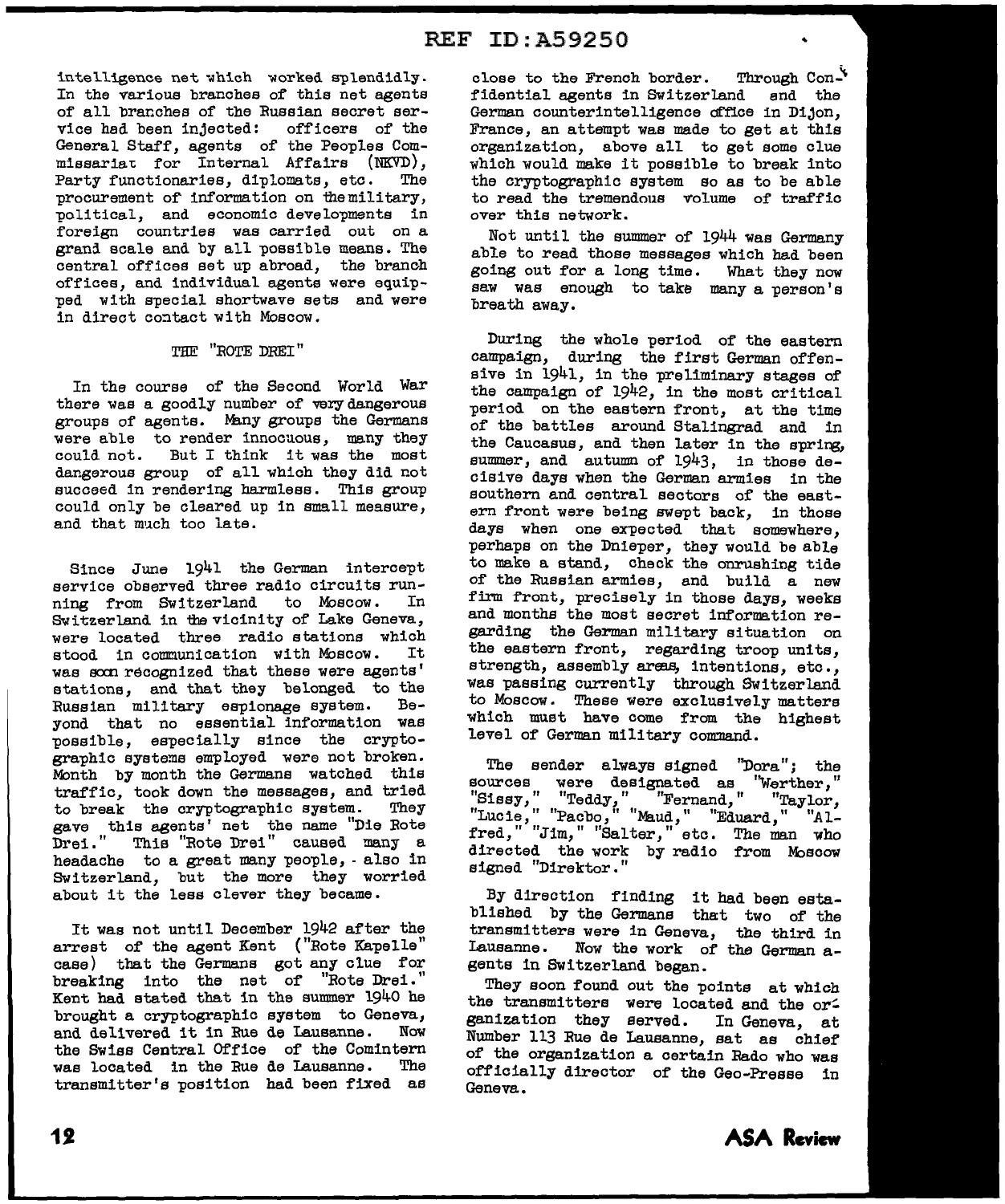Alexander Rado was a private scholar and a citizen of Hungary. He had lived in Berlin until March 1933 and had then gone first to Hungary, and from there in 1934 to Paris where he was active on behalf of the Soviet Union in cartographic work. He was a fanatic adherent of the Communist idea. In 1926 he had gone from Berlin to Moscow for nine months, and then returned to Berlin. He was a member of the KPD and of the Association for the Study of the Soviet Planned Economy. After 30 January 1933 he was again active for the KPD and had placed his dwelling at the disposal of their central office.

His wife had been secretary of the Communist women's movement and was the sister of the well-known Communist, Gustel Jansen; for a time she had worked at the Soviet embassy in Berlin under Joffe; later she spent some time in the Soviet Union.

It is certain that Rado was already active as an agent for the Soviet Union in<br>1939. In Paris he must have been in con-In Paris he must have been in contact with Gilbert. When Rado came to Switzerland is uncertain; probably it was early in 1940, possibly even earlier. In Geneva he had two transmitters at his direct disposal, one of them in Rue de Soleure Number 5.

The Lausanne transmitter was in the house at Number 2 Chemin Longerai. Occupant of the house was A.A. Foote who appeared under the cover name John. He did the cipher work himself, sent the reports, and also had an intelligence organization of his own which worked independently of<br>Rado. The Swiss authorities knew nothing The Swiss authorities knew nothing about this.

In the course of time the Germans were able to clear up many things regarding "Rote Drei." One knew 'who the "Direktor" was, who Rado was; they knew all the operators. In the end they were able to read all the messages. But, for all that, the principal matter remained concealed. Who principal matter remained concealed. were those informers whose connections reached into the Fueher's Headquarters, into the OKW, into the Air Ministry, into all industrial plants, etc.? Who were all these people who knew how to secure the moat important information with such masterful skill? Who above all were the final sources from which they drew their information?

The Germans tried by all means *to get*  behind this great secret. Hundreds of people were watched. In December 1943 in the grounds of the Fuehrer's Headquarters, of OKH, of the Ministry for Foreign Affairs, and other offices special detachments of Nahfeldsuchtrupps (troops charged with policing the area close to the line) were introduced who came from all directions and all distances. It was all in vain. Not a bit of this secret was ever revealed. It was and remained the most fateful secret of the Second World War.

Later, when "Rote Drei" had long since ceased to operate, when all traces had been lost, in the summer of 1944 when the shades of the "Rote Drei" were no longer spooking in the east on the Volga and the Don, but were close to the borders of the Reich in the east and in the west, at that time when men of the German military command could no longer reconcile with their conscience the strategic nonsense of a prolongation of the war, at that time when on 20 July 1944 that clumsily organized attempt was made to dispose of the man who had brought all this misfortune on Germany and all Europe --- at that time, the ghost of the dead "Rote Drei" rose once more from the grave. Once more a convulsive search for traitors swept over all Germany. Nahfeldtrupps watched Hitler's Headquarters for weeks. But again no trace was found of any suspicious radio connection. It could not be found, for it had never existed. The information for the "Rote Drei" had gone to Bado by completely different, simpler ways.

(Editor's note: While the nature of the indicated "simpler ways" of conveying this information from Hitler's headquarters is not related in other portions of the manuscript, which can be revealed, it is hinted that the material was brought out directly by certain personnel and was not transmitted by radio.)

#### PONY EXPRESS

It's older than you think. Marco Polo relates that Genghis Khan, ruler ofChinese Tartary, had a courier service similiar to the pony express nearly a thousand years ago. Relay stations were provided about every twenty five miles, and the couriers, by changing mounts at each station, could deliver messages as far as 300 miles away in a single day.